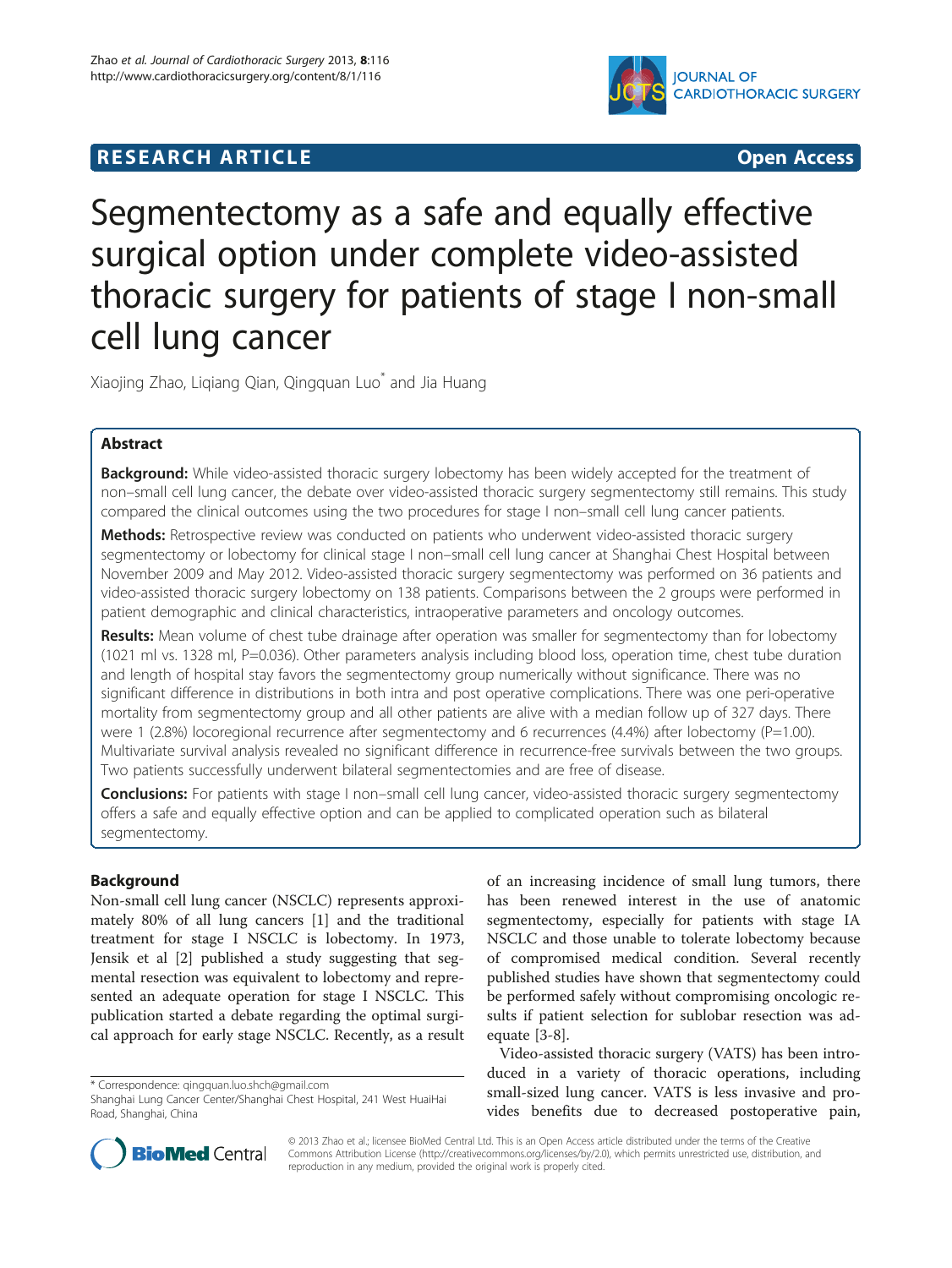shorter recovery, decreased inflammatory response and improved tolerance of chemotherapy [[9-16](#page-8-0)]. VATS can be generally classified into two categories of Hybrid-VATS and Complete-VATS (C-VATS). C-VATS, the pure video-based operation was the procedure we used in our studies.

Despite the growing acceptance of VATS lobectomy, VATS segmentectomy, especially C-VATS segmentectomy has not become widespread and remains highly controversial as a choice for treatment of small lung tumors. In addition to concerns about increased locoregional recurrence, potential arguments against VATS segmentectomy include higher rates of complications and inadequate nodal dissection because of the high complexity of the procedure [\[5,17](#page-8-0)]. To date, there is scanty of data from published studies comparing clinical outcomes between VATS segmentectomy and VATS lobectomy except the data from Japan and US groups on selected patients  $[1,18]$  $[1,18]$  $[1,18]$ . The purpose of this study was to offer a comprehensive evaluation of the clinical outcomes of complete VATS segmentectomy compared with VATS lobectomy in stage I NSCLC patients under varying degree of surgical complexity.

# Methods

### Patients

In this retrospective study, 174 stage I NSCLC patients were operated on at the Shanghai Chest Hospital (Shanghai, China) between November 2009 and May 2012. VATS segmentectomy was performed on 36 patients, and VATS lobectomy on 138 patients. Both procedures were accompanied by systemic lymphadenectomy. Principally, all patients were operated with curative intent under C-VATS.

The hospital center board of management approved the conduct of this study including a waiver of individual patient consent during data collection due to the retrospective nature of the study. Inpatient and outpatient charts were reviewed, and all the data including demographic data, histopathologic categorization, pathologic staging, number of nodal stations resected, number of lymph nodes resected, operative courses, intraoperative blood loss, total volume of chest tube drainage after operation, chest tube duration, postoperative hospital courses and information of recurrence were collected with patients' consent. Patients were contacted for additional follow-up information with a standardized questionnaire every 6 months (or every 3 months when necessary). Operative mortality was defined as death within 30 days of the procedure. Pathologic cancer staging was done in accordance with TNM-7 for the staging of NSCLC (2009).

Before surgical resection, all patients underwent preoperative examinations including ECG, chest X-rays, abdominal ultrasound, pulmonary function test, chest CT

scanning (3D reconstruction when necessary), enhanced head MRI and bone scanning. Patients selected for segmentectomy must fulfill the following criteria: 1) compromised pulmonary reserve with extensive comorbidities, and without the ability to endure lobectomy, 2) peripheral location of the tumor with the biggest diameter  $\leq$  2 cm, and bronchioloalveolar carcinoma (BAC) simplex and/or ground-glass opacity of nodules  $\geq 50\%$ as shown by CT scanning, and 3) Tumor doubling time  $(TDT) \geq 400$  days as demonstrated by follow-up imaging examination. Patients selected for lobectomy must fulfill the following criteria: 1) patients with no anatomic or surgical contraindications; 2) No compromise of standard oncologic and dissection principles of thoracic surgery.

The standard preoperative evaluation and algorithm of segmentectomy assessments and procedures are shown in Figure [1.](#page-2-0) Patients whose operation converted to thoracotomy were considered censored on the date of operation when survival analysis was performed and were part of the intent-to-treat population.

# Operation technique Selection of incisions: 3-ports or 4-ports approach

Observation port It is typically at midaxillary line and the 7-8th intercostal space about 0.5-1 cm in length. It is primarily used for placing trocar lens of thoracoscope into thoracic cavity, and reserved for the placement of upper chest tube.

Main operation port It is generally placed at the intersection of anterior axillary line and the  $4<sup>th</sup>$  intercostal space and about 2–5 cm in length. The use of an incision protection sleeve will protect the incision from tumor-seeding. The size and position of the port can be adjusted according to the tumor. After the operation, the port will be sutured.

First accessory operation port It is usually placed at the intersection of posterior axillary line and the 8-9<sup>th</sup> intercostal space. It can be positioned visually with the aid of a thoracoscope, thus avoiding the operation inconvenience and postoperative pain by not causing injury or touching the diaphragm. This port is usually used for traction and exposition of the tissues and for the placement of anastomat and ultrasound knife into thoracic cavity. Since it is near the costophrenic angle, it is usually reserved for the placement of the lower chest tube after the operation.

Second accessory operation port It is usually placed at the intersection of posterior axillary line and the  $5-6<sup>th</sup>$ intercostal space, or closer to the subscapular angle line. It may not be needed if the operation is simple. This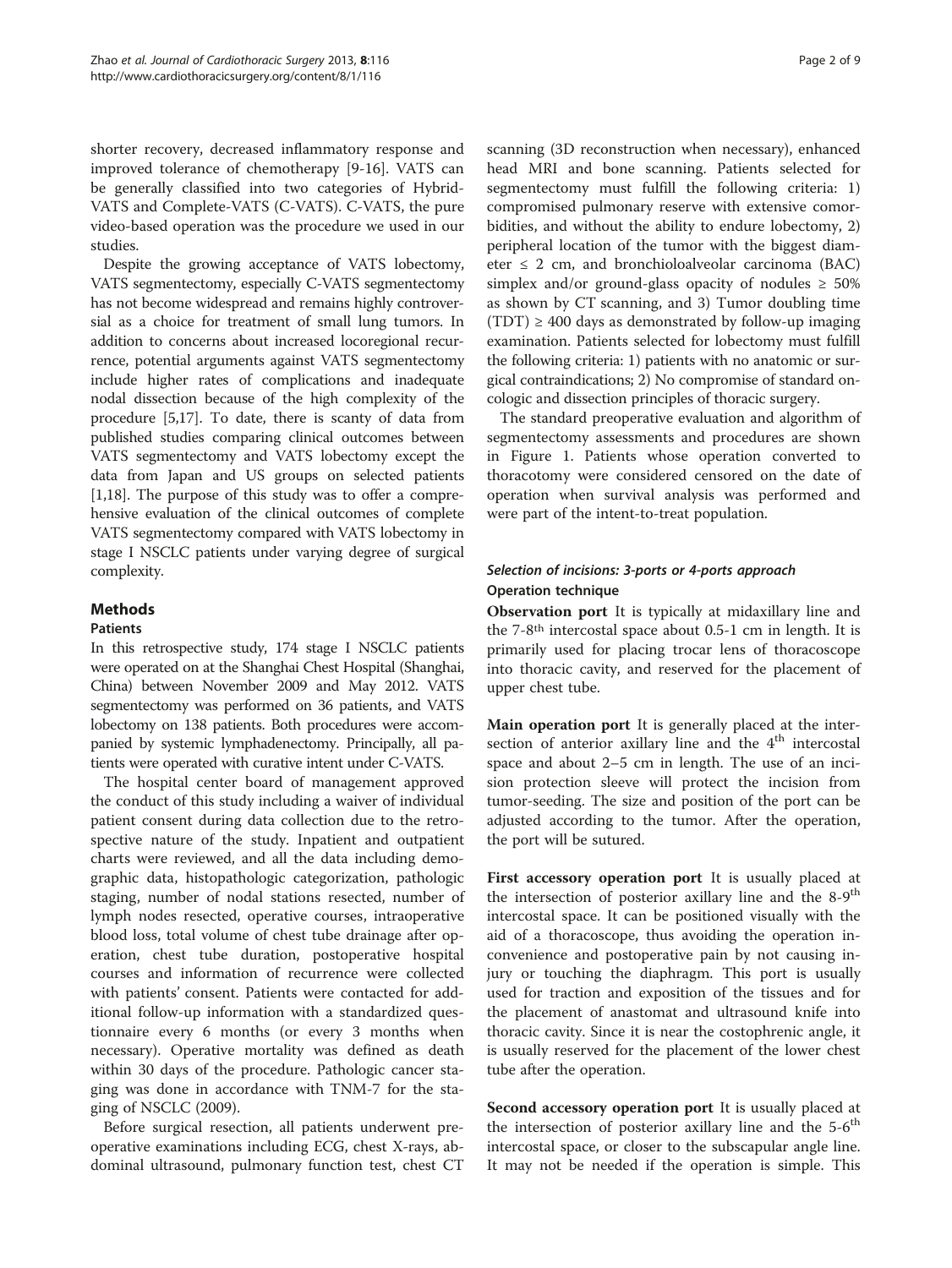<span id="page-2-0"></span>

port is mainly used for placing some instruments such as ovalforceps and pulmonary forceps into the thoracic cavity to expose tissues. It will be sutured after operation.

### Operative procedures for VATS segmentectomy

Exploration and identification Generally, specific position of tumor can be accurately located by CT scanning or three dimensional reconstructions before operation. If necessary, the tumor can also be located by hook-wire puncture preoperatively [\[19\]](#page-8-0). During the operation, the position of the tumor is reconfirmed via finger palpation.

Resection margins to the tumor After the location of the tumor had been confirmed, we also used an electric knife (argon gas) to provide a contour of the margins. This was further assisted by segmental lung inflation. In case the estimated distance to the margins is shown to be less than 2 cm, use of original margins (> 2 cm) would still be upheld in order to completely resect the tumor.

Handling of important lung segments All patients of the VATS segmentectomy group received the anatomic resection with the arteries, veins and bronchial structure of targeted lung segments completely isolated and processed as described in previous reports [\[15](#page-8-0)].

Handling of segmental fissure /lung tissue Generally, there are no obvious fissures between two segments. Moreover, the tissue of lung is relatively thick and considerations should be taken when choosing the appropriate anastomat.

The specimens are usually taken out of thoracic cavity from the main operation port after being placed into an aseptic bag. This is followed by immediate exploration. It should be noted that the distance of segmental

resection margin to the tumor must be  $\geq 2$  cm. If the distance is < 2 cm, extended segmentectomy or pulmonary lobectomy, will have to be considered. In our series of patients, we have been consistent and stick to the rule that the surgical margins must be  $\geq 2$  cm as the margin has been considered necessary to avoid relapse. We did not have patients whose surgery had to be compromised for this rule.

After being rinsed and soaked with aseptic distilled water, the thoracic cavity is carefully examined by the surgeon to identify any active bleeding. Afterwards, the samples are sent for frozen section pathology examination.

# Operative procedures for VATS lobectomy

Up to now, convention has already been established basically for VATS lobectomy depending on specific situation such as interlobar fissure. The commonly used methods include RJ.Mckenna' sequential thoracoscopic lobectomy [[20\]](#page-8-0), Liu's single-direction thoracoscopic lobectomy [[21](#page-8-0)] and Wang's thoracoscopic lobectomy [\[22](#page-8-0)].

#### Lymph nodes dissection

If lung cancer is confirmed by intraoperative frozen section, systematic lymphadenectomy will be performed for both VATS segmentectomy and VATS lobectomy according to the commonly accepted international guidelines. After the lymphadenectomy, "skeletonized" is achieved for important structures. Additionally, parabronchial lymph nodes, segmental lymph nodes and sub-segmental lymph nodes (groups 12, 13 and 14) are required to be dissected as thoroughly as possible for VATS segmentectomy.

# Hemostasis

Hemostasis is performed carefully after the lymph nodes dissection, and the thoracic cavity is rinsed and soaked with aseptic distilled water again. Then the lung is inflated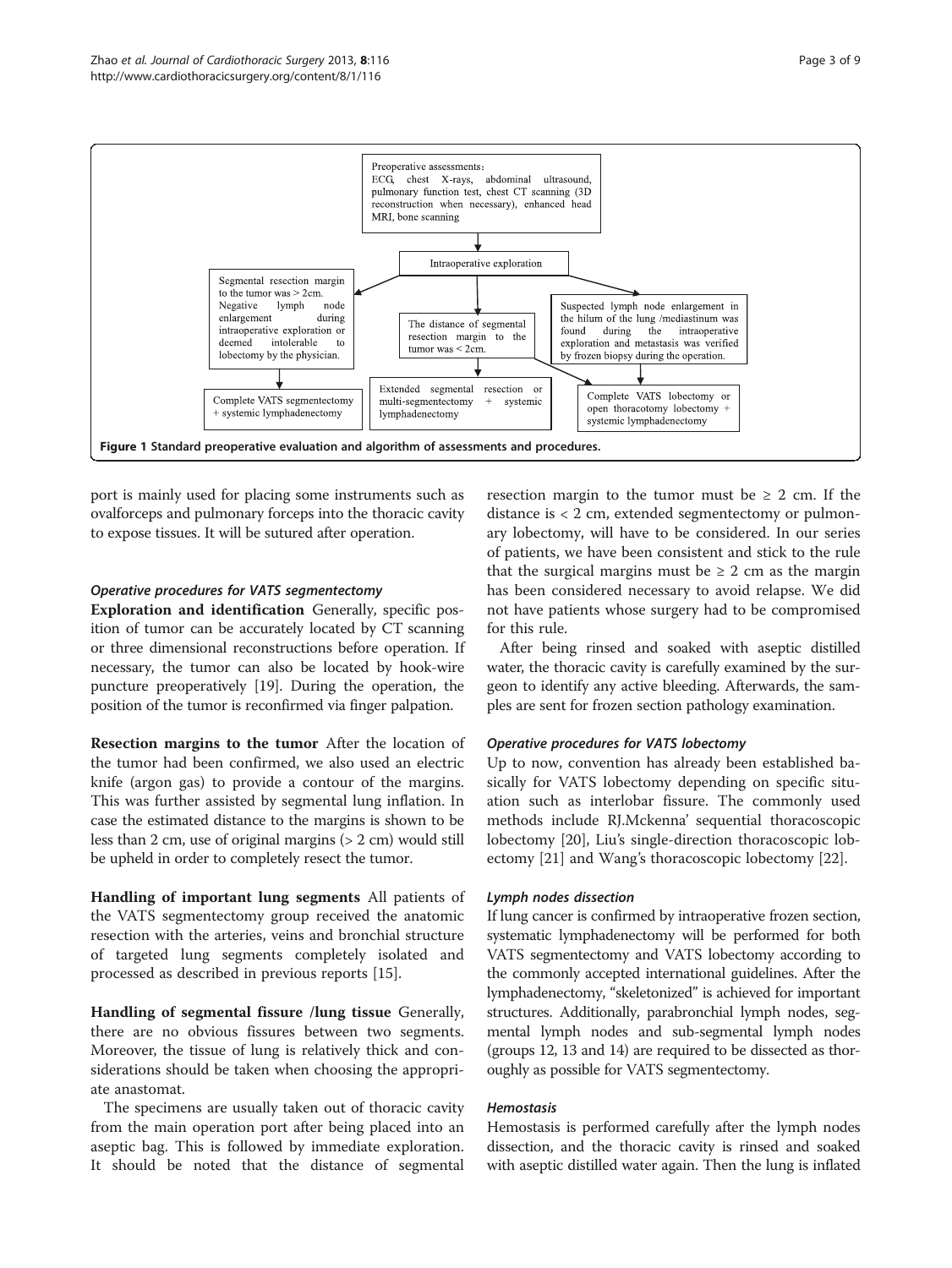by an anesthetist again to make sure that there is no air leakage at the residue of bronchus. To reduce drainage volume after lymphadenectomy, the spaces left are padded with hemostatic gauze. Two chest tubes (the upper and the lower) are usually kept after operation.

# Statistical analysis

All statistical analysis was performed using SAS version 9.2 (SAS institute Inc., USA). The t-test was used for continuous data, and Chi-square test was used for categorical data. Recurrence-free survival was estimated with the Kaplan-Meier method and evaluated by logrank test. Recurrence-free survival was defined as the time from surgery to the first diagnosis of local, regional, or distant disease recurrence or until the last follow-up. Cox regression analysis was used to quantify hazard ratios of treatment procedures with respect to recurrencefree survival while allowing for significant covariates. Statistically significant differences were set as P < 0.05. Based on the results of univariate analysis, significant covariates of tumor size, tumor stage and histology were next chosen in the Cox model. Here an all-factor model was used to show hazard ratios of the two procedures allowing for these covariates.

# Results

#### Demographic and clinical characteristics of the patients

During the stated period, 174 patients with stage I NSCLC underwent complete VATS in our hospital. VATS segmentectomy was performed on 36 patients, and VATS lobectomy on 138 patients. Both procedures were accompanied by systemic lymphadenectomy. One patient in segmentectomy group died of cerebral infarction 7 days post operation, and his death had no relationship with the procedure as judged by the investigators. The 30-day mortalities were 2.8% and 0.0% in VATS segmentectomy group and VATS lobectomy group, respectively. Clinicopathologic factors are shown in Table [1](#page-4-0). Stage IA comprised 137 patients, and stage IB 37. Their ages ranged from 36–81 years with a mean of 59.3 years for segmentectomy, and 35–81 years with a mean of 58.8 years for lobectomy. The two groups had similar distribution in age and sex. However, mean tumor size (maximum tumor diameter) in the VATS segmentectomy group was significantly smaller than in the VATS lobectomy group  $(14.2 \text{ vs. } 19.8 \text{ mm}, P = 0.002;$ Table [1](#page-4-0)). The distribution of stage IA and IB was also significantly different between segmentectomy and lobectomy ( $P = 0.001$ ). The histopathology distribution was different between segmentectomy and lobectomy  $(P = 0.031)$ , with adenocarcinoma (ADC) and bronchiolo-alveolar carcinoma (BAC) accounting for 61.1% and 25.0% in the segmentectomy group, while in lobectomy group, the percent of ADC was predominantly higher (80.4%). The localization of the tumor was 110 (18 for segmentectomy and 92 for lobectomy) in the right lung and 66 (20 for segmentectomy and 46 for lobectomy) in the left lung. 3 patients in our study successfully underwent multiple segmentectomies and 2 of them underwent bilateral segmentectomies as their bilateral primary lesions were found in both lungs. They are free of recurrence and well now. A list of resected segments is shown in Table [2.](#page-4-0)

#### Intraoperative parameters and complications

Total mean volume of chest tube drainage after operation were smaller for segmentectomy than for lobectomy (1021 ml vs. 1328 ml, P=0.036). Other parameters including blood loss, operation time, chest tube duration and length of hospital stay favor the segmentectomy group numerically without significance (Table [3\)](#page-5-0).

Intraoperative bleeding was the only reason of conversions to minithoracotomy for one patient in the segmentectomy group (2.8%) and six patients in the lobectomy group (4.3%) as seen in Table [4,](#page-5-0) respectively. For the patient under segmentectomy, his hemostasis was achieved by video-assisted angiorrhaphy during the operation. 1500 ml of blood was given to this patient during the surgery; however, he did not have any intraoperative hemodynamic instability. These conversions were assessed as unrelated to the procedure under study as judged by the investigators.

Specific intraoperative and postoperative complications after each procedure are listed in Table [4.](#page-5-0) During the operation, there was 1 case of hemorrhoea in VATS segmentectomy group, 6 cases of hemorrhoea and 4 cases of pleural adhesions in VATS lobectomy group. The incidence rates of intraoperative complications were not significantly different  $(2.8\%$  versus 7.2%, P = 0.80). As for postoperative complications, the incidence difference between groups was not significant, either (8.3% versus 2.2%,  $P = 0.07$ . There were 1 case of pneumoderma and 2 cases of hypoxemia in VATS segmentectomy group, and 1 case of pneumoderma, 1 case of air leakage and 1 case of hemorrhoea in VATS lobectomy group.

# Local recurrence, distant metastases, and recurrence-free survival

As shown in Table [5](#page-6-0), 1 (2.8%) of 36 segmentectomy patients and 6 (4.4%) of 138 lobectomy patients relapsed during the follow-up period with a median follow up of 327 days and the difference was not significant ( $P= 1.00$ ). The locoregional recurrence rate was low in both groups, with 1 case (2.8%) in VATS segmentectomy group and 3 (2.2%) in the lobectomy group. Up to date, there are no cancer related mortalities in both groups. Furthermore, recurrence-free survivals were also similar between the groups  $(P=0.63)$  and numerically favored the segmentectomy group (Table [6,](#page-6-0) Figure [2](#page-7-0)). Multivariate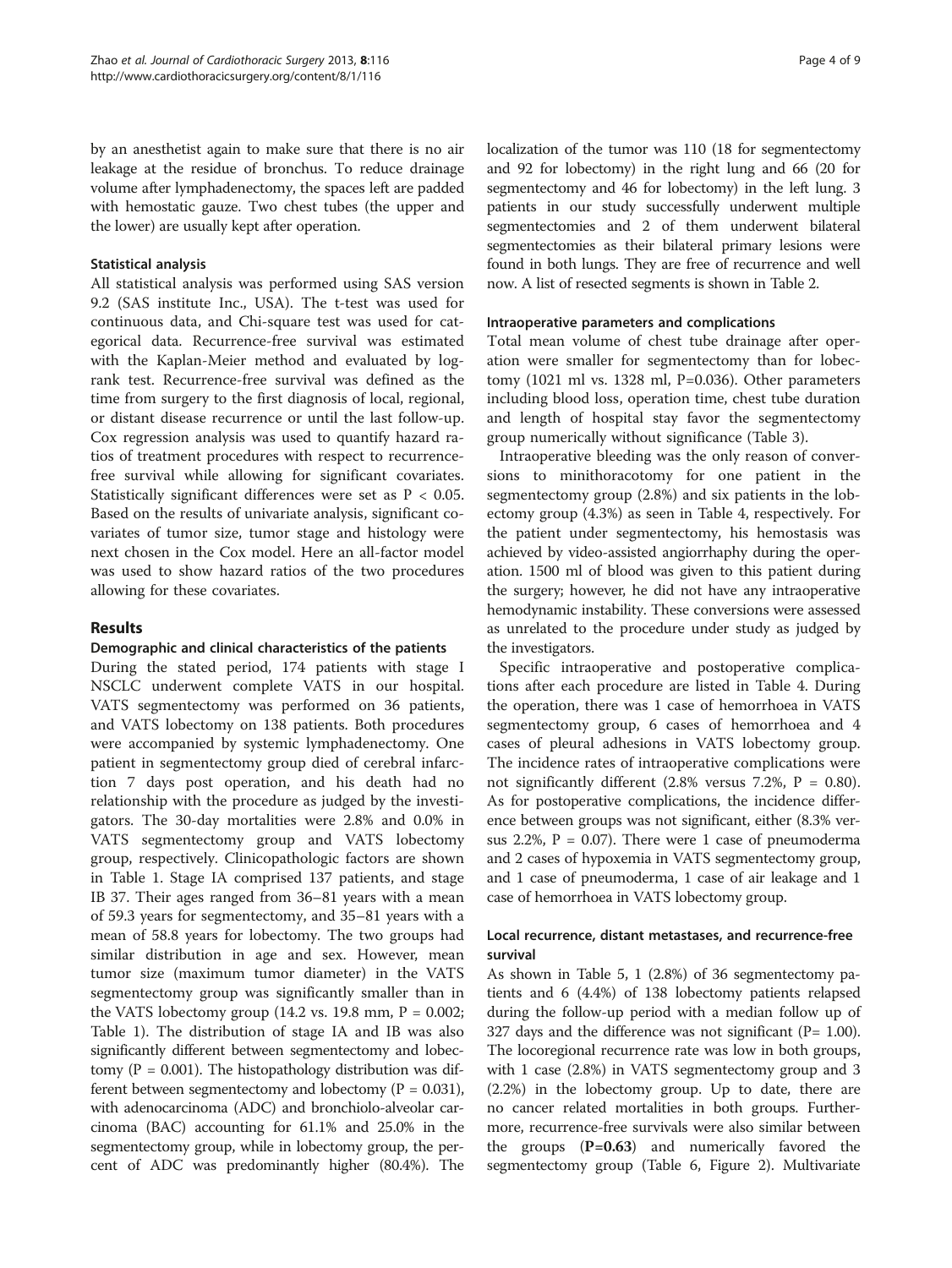<span id="page-4-0"></span>Table 1 Demographic and clinical characteristics

| <b>Charecteristics</b>        | Segmentectomy (N=36) | Lobectomy (N=138) | Total (N=174)    | P     |
|-------------------------------|----------------------|-------------------|------------------|-------|
| Age (years, mean $\pm$ SD)    | $59.3 \pm 13.77$     | $58.8 \pm 10.77$  | $58.9 \pm 11.41$ | 0.82  |
| Sex (male/female)             | 12:24                | 52:86             | 64:110           | 0.70  |
| Tumor size(mm, mean $\pm$ SD) | $14.2 \pm 7.15$      | $19.8 \pm 9.82$   | $18.6 \pm 9.58$  | 0.002 |
| Histology (No, %)*            |                      |                   |                  | 0.031 |
| <b>ADC</b>                    | 22 (61.1%)           | 111 (80.4%)       | 133 (76.4%)      |       |
| <b>BAC</b>                    | $9(25.0\%)$          | 20 (14.5%)        | 29 (16.7%)       |       |
| others                        | 5 (13.9%)            | $7(5.1\%)$        | 12 (6.9%)        |       |
| Stage (No, %)                 |                      |                   |                  | 0.001 |
| IA                            | 35 (97.2%)           | 102 (73.9%)       | 137 (78.7%)      |       |
| <b>IB</b>                     | $1(2.8\%)$           | 36 (26.1%)        | 37 (21.3%)       |       |

P<0.05 is considered statistically significant.

\* ADC:adenocarcinoma, BAC:bronchioloalveolar carcinoma.

analysis that had taken tumor staging, tumor size and histopathological classification into consideration also showed no significant difference in the rate of recurrence between two types of resection (Table [6](#page-6-0)).

### **Discussion**

The debate over whether segmental resection was equivalent to lobectomy as an adequate operation for stage I NSCLC can be dated back to 1973 [\[2](#page-8-0)]. The results of the first randomized trial were published by the Lung Cancer Study Group (LCSG) in 1995 where sublobar resection was shown to have a three-fold increase of local recurrence relative to lobectomy [\[23](#page-8-0)].

#### Table 2 Tumor location

|                         | Lobectomy<br>$(N=138)$ | Segmentectomy<br>$(N=36)$ |
|-------------------------|------------------------|---------------------------|
| Left lower lobe         | 15                     |                           |
| S6                      |                        | 8                         |
| Left upper lobe         | 31                     |                           |
| $51 + 2$                |                        | 1                         |
| $51 + 2 + 3$            |                        | 8                         |
| $S4+5$                  |                        | 3                         |
| <b>Total left lobe</b>  | 46                     | 20                        |
| <b>Right lower lobe</b> | 26                     |                           |
| S6                      |                        | 7                         |
| Right lower middle lobe | 1                      |                           |
| Right middle lobe       | 12                     |                           |
| Right upper lobe        | 52                     |                           |
| S1                      |                        | 7                         |
| S <sub>2</sub>          |                        | 4                         |
| Right upper middle lobe | 1                      |                           |
| Total right lobe        | 92                     | 18                        |

Note: lesions from different segments of same patient are counted separately.

However, reports almost two decades later have showed that anatomical segmentectomy provided compatible results in the recurrence rates and survival if adequate selection (stage IA and IB) was performed for NSCLC [[3,24\]](#page-8-0). Okada et al. compared the results of anatomical segmentectomy with lobectomy and wedge resection in small-sized NSCLC [[25](#page-8-0)]. The 5-year cancer-specific survivals of patients with pathologic stage I disease with tumors of 20 mm or less in diameter were 92.4% after lobectomy, 96.7% after segmentectomy, and 85.7% after wedge resection, respectively. Another study indicated a lack of difference between segmentectomy and lobectomy in patients with tumors less than 2 cm in diameter [[26\]](#page-8-0). These results support segmentectomy as one of the operative options to cure small NSCLC. Our study is the only one to date to provide a comprehensive comparison on peri-operative and post- operative morbidity, recurrence and survival between VATS segmentectomy and VATS lobectomy among Chinese patients.

Although the use of the VATS procedure for lung cancer has increased in the past several years, and minimally invasiveness has been shown in previous reports [[27\]](#page-8-0), most of these procedures were applied for lobectomy and wedge resection, but rarely segmentectomy. The hesitancy of using VATS segmentectomy may be attributed to surgical complexity, concerns regarding increased morbidity related to prolonged air leak and local recurrence rates. To date, there are few publications on VATS segmentectomy in small lung cancers except for Japanese and American groups among highly selected patients [\[1,18\]](#page-8-0) and none has been reported among Chinese patients.

Selection of patients following the criteria of NCCN [[28\]](#page-8-0) proved to be an important factor in our successful operations. In addition, the location of the tumor needs to be determined precisely using CT or other assisted technologies as according to the plan. This will guide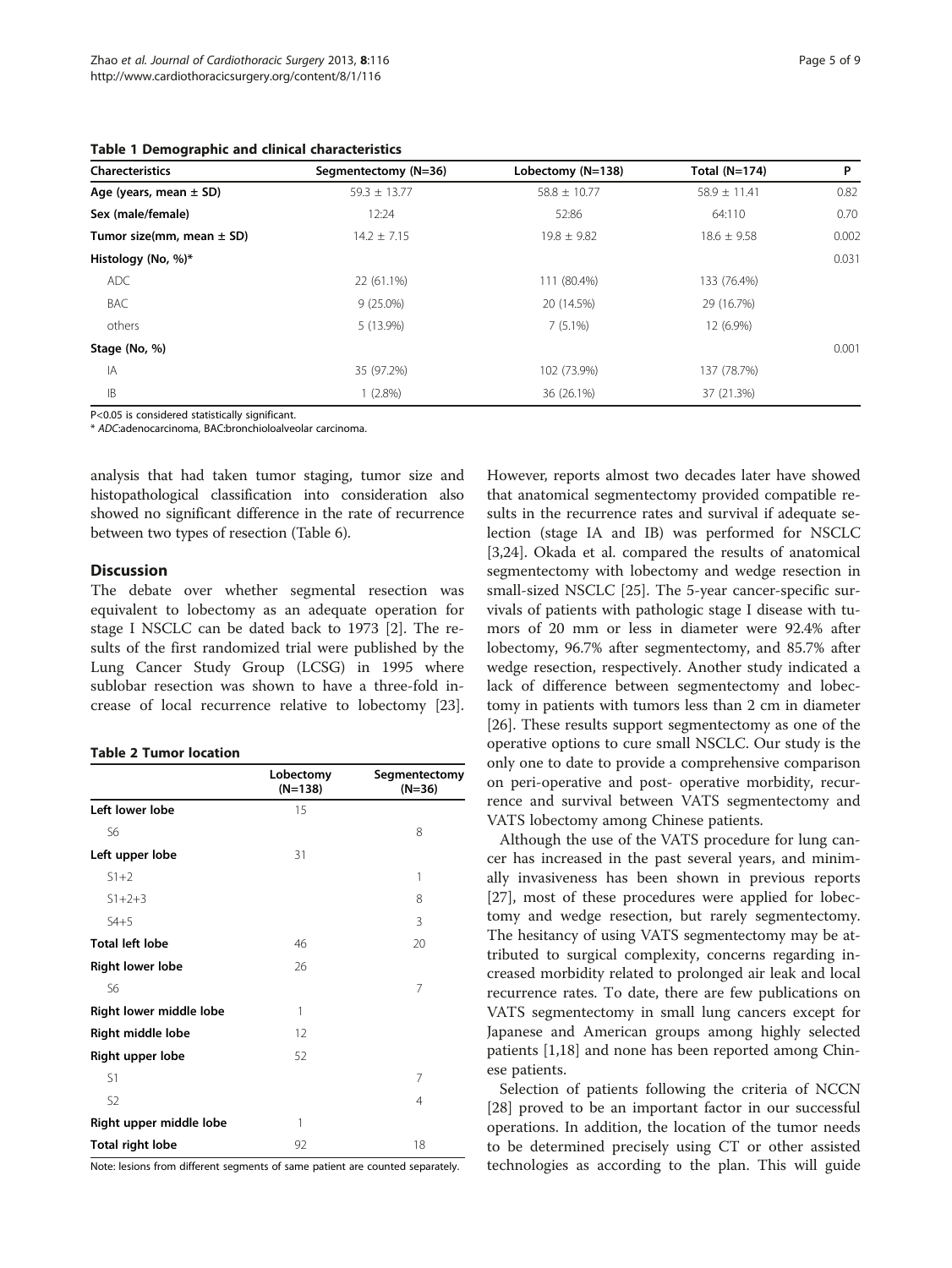#### <span id="page-5-0"></span>Table 3 Intraoperative parameters

|                                                          | Median     | 112.0           | 122.5           | 119.5           |       |
|----------------------------------------------------------|------------|-----------------|-----------------|-----------------|-------|
|                                                          | Min, Max   | 75, 271         | 67, 232         | 67, 271         |       |
| Intraoperative blood loss (ml)                           | Mean (S.D) | 162.5 (257.84)  | 180.4 (201.86)  | 176.7 (213.94)  | 0.66  |
|                                                          | Median     | 100.0           | 100.0           | 100.0           |       |
|                                                          | Min, Max   | 50, 1600        | 50, 2000        | 50, 2000        |       |
| Total volume of chest tube drainage after operation (ml) | Mean (S.D) | 1021.4 (591.72) | 1328.9 (819.34) | 1264.9 (785.96) | 0.036 |
|                                                          | Median     | 810.0           | 1030.0          | 1000.0          |       |
|                                                          | Min, Max   | 310, 2540       | 350, 4890       | 310, 4890       |       |
| Chest tube duration (day)                                | Mean (S.D) | 4.1(1.41)       | 4.5(1.78)       | 4.4(1.72)       | 0.14  |
|                                                          | Median     | 4.0             | 4.0             | 4.0             |       |
|                                                          | Min, Max   | 2, 8            | 2, 12           | 2, 12           |       |
| Postoperative hospital stay (day)                        | Mean (S.D) | 6.2(1.62)       | 6.5(1.87)       | 6.4(1.82)       | 0.38  |
|                                                          |            |                 |                 |                 |       |

Parameters **Segmentectomy (N=36)** Lobectomy (N=138) Total (N=174) P **Operation time (h) Mean (S.D)** 124.8 (45.29) 127.2 (35.16) 126.7 (37.35) 0.73

the choice whether to pursue segmentectomy next. Based on our experience, single segmentectomy may not be sufficient for those tumors located in the intersections of several segments as the resection margin to the tumor cannot be guaranteed and thus the risk of recurrence may increase. Consequently, multi-segmentectomies or lobectomy is obviously called for in these cases to achieve the purpose to eradicate of the disease.

Due to its underlying structure of the artery and bronchus, not every segment is amenable to anatomic resection. Those segments which are generally held to be resectable are located in the apical right upper segment, posterior segment, dorsal right lower segment, posterior left upper segment plus anterior (inherent upper), the lingual and left posterior dorsal segments. Anterior upper segment was anatomically considered difficult to resect and we were able to successfully perform the operation on one patient. We agreed that composite basilar segment is the most difficult one to perform anatomic resection [\[29](#page-8-0)].

Median 6.0 6.0 6.0 6.0 6.0 Min, Max 4, 11 4, 14 4, 14

> Extreme care should also be taken when addressing the parenchymal surgical margins for segmentectomy. After dividing the blood vessels and segmental airway that tether the lung, focus will be on determining the resection margin to the primary tumor. Among factors such as inflation of clapped bronchus and injection guided by bronchoscopy to determine the resection margin, the physical distance to the margin was considered to be most important factor to reduce relapse for segmentectomy patients [[30](#page-8-0)]. 2 cm margin has been considered necessary to avoid relapse [[29](#page-8-0)]. The low recurrence rates we observed in our study may also be attributed to the conservative approach adopted when determining resection margins to the tumor.

|  |  |  | Table 4 Intraoperative and postoperative complications |
|--|--|--|--------------------------------------------------------|
|--|--|--|--------------------------------------------------------|

|                             |                   | Segmentectomy (N=36)<br>n (%) | Lobectomy (N=138)<br>n(%) | Total (N=174)<br>n(%) | P    |
|-----------------------------|-------------------|-------------------------------|---------------------------|-----------------------|------|
| Intraoperative complication | hemorrhoea        | $(2.8\%)$                     | 6(4.3%)                   | $7(4.0\%)$            |      |
|                             | pleural adhesions | $\sim$                        | $4(2.9\%)$                | $4(2.3\%)$            |      |
|                             | total             | $(2.8\%)$                     | 10 (7.2%)                 | $11(6.3\%)$           | 0.85 |
| Postoperative complication  | pneumoderma       | $(2.8\%)$                     | 1(0.7%)                   | $2(1.1\%)$            |      |
|                             | air leakage       | $\sim$                        | 1(0.7%)                   | $1(0.6\%)$            |      |
|                             | hemorrhoea        | $\sim$                        | 1(0.7%)                   | $(0.6\%)$             |      |
|                             | hypoxemia         | $2(5.6\%)$                    | $\overline{\phantom{a}}$  | $2(1.1\%)$            |      |
|                             | total             | 3(8.3%)                       | $3(2.2\%)$                | 6(3.4%)               | 0.07 |

\*P<0.05 is considered statistically significant.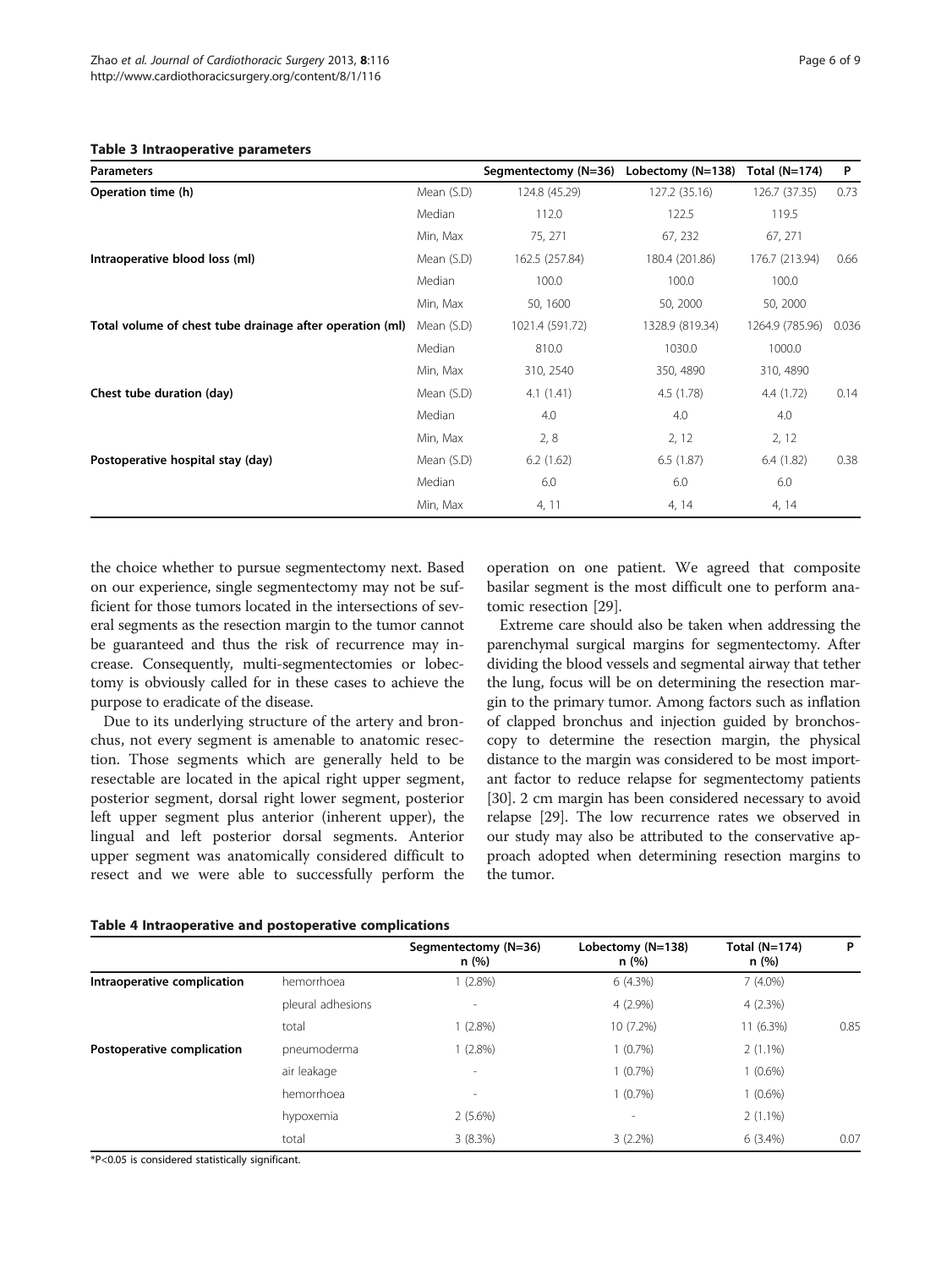| <b>Characteristics</b>    |                           | Segmentectomy (N=36)<br>n (%) | Lobectomy (N=138)<br>n(%) | Total (N=174)<br>n (%) | P    |
|---------------------------|---------------------------|-------------------------------|---------------------------|------------------------|------|
| Recurrences               | distant                   | $\Omega$                      | 3(2.2%)                   | 3(1.7%)                | 1.00 |
|                           | locoregional              | 1(2.8%)                       | 3(2.2%)                   | 4(2.3%)                | 1.00 |
|                           | total                     | $(2.8\%)$                     | $6(4.4\%)$                | $7(4.0\%)$             |      |
| <b>Distant metastases</b> | brain and bone metastases | 0                             | $1(0.7\%)$                | $1(0.6\%)$             | 1.00 |
|                           | bone metastasis           | 0                             | 1(0.7%)                   | $1(0.6\%)$             |      |
|                           | pericardial effusion      | $\Omega$                      | $1(0.7\%)$                | $1(0.6\%)$             |      |
|                           | total                     | $\Omega$                      | $3(2.1\%)$                | $3(1.8\%)$             |      |
| Local recurrences         | offside                   | $1(2.8\%)$                    | $1(0.7\%)$                | $2(1.1\%)$             | 0.61 |
|                           | ipsilateral               | $\sim$                        | $2(1.4\%)$                | $2(1.1\%)$             |      |
|                           | total                     | $1(2.8\%)$                    | 3(2.2%)                   | $4(2.2\%)$             |      |

#### <span id="page-6-0"></span>Table 5 Local recurrence and distant metastases

\*P<0.05 is considered statistically significant.

For total volume of chest tube drainage after operation, the VATS segmentectomy group presented with smaller amount of drainage compared with VATS lobectomy group. This may be attributed to the relatively small cavity left after segmentectomy, and can soften the postoperative distress and lead to earlier recovery of patients after the procedure. For the remaining intraoperative parameters including operation time, intraoperative blood loss, chest tube placement duration and postoperative hospital stay, there were no significant differences between the 2 groups. Furthermore, the rates of both intraoperative (2.8% versus 7.2%,  $P > 0.05$ ) and postoperative complications (8.3%) versus 2.2%,  $P > 0.05$ ) were not significantly different between segmentectomy and lobectomy. The lack of significant difference was consistent with a previously published report [\[18\]](#page-8-0). However, our rates are much lower than those in other reports, in which the average rates of postoperative complications were 17.6% to 31.3% after VATS segmentectomy, 32% to 39% after open segmentectomy, and 15.3% to 23.8% after VATS resection [[9,15,24,31,32](#page-8-0)]. The explanation for the gap of rates may well be that only

Table 6 Multivariate analysis of factors predicting recurrence among patients with stage I non–small cell lung cancer

| <b>Risk factor</b>             | ΗR   | 95% CI        | Ρ    |
|--------------------------------|------|---------------|------|
| Segmentectomy versus lobectomy | 0.52 | $0.10 - 2.74$ | 0.44 |
| tumor sizes                    | 1.19 | $0.47 - 3.00$ | 0.72 |
| tumor stage                    | 0.86 | $012 - 603$   | 0.88 |
| histology                      |      |               |      |
| BAC versus AD                  | 0.00 | $0.00 -$      | 1.00 |
| OTHER versus AD                | 0.00 | $0.00 -$      | 1 00 |
|                                |      |               |      |

ADC: adenocarcinoma, BAC: bronchioloalveolar carcinoma.

severe cases were counted in our study and improvement of techniques and knowledge over time.

In the last decade, a growing number of published studies have demonstrated that segmental resections achieve comparable oncologic and survival outcomes to lobectomies [\[3](#page-8-0)-[7,24](#page-8-0)]. Schuchert et al. [\[3](#page-8-0)] published results of 182 segmentectomies (done with thoracotomy and VATS) and 246 lobectomies in patients with NSCLC stage IA and IB. Similar overall recurrence rates were observed after segmentectomy (17.6%) and lobectomy (16.7%). Again, similar recurrence rates between segmentectomy and lobectomy were reported by Shapiro et al. [\[18\]](#page-8-0) (overall recurrence rates: 17.2% versus 20.4%) while Yamashita et al. [[1](#page-8-0)] reported lower rates (locoregional recurrence rates: 7.9% versus 5.6%; distant metastasis rates: 5.3% versus 5.6%). In our study, the recurrence rates were lower than the above published data. Our overall recurrence rate in the VATS segmentectomy group was 2.8%, versus 4.4% in the VATS lobectomy group. Specifically, the locoregional recurrence rates and distant metastasis rates were 2.8% and 0.0% for VATS segmentectomy and 2.2% and 2.2% for VATS lobectomy, respectively. Our low recurrence rates are halved when comparing to those of Japanese group as we have roughly followed up patients half as long (average of 327.0 days versus 27.5 months). Again, our lower recurrence rates as well as those reported in Japan strongly suggest the wider acceptance of VATS technique and operational improvement of our thoracic surgeons over the past decade.

Sienel et al. [[33\]](#page-8-0) pointed that the frequency of local recurrence following segmentectomy might be influenced by segment localization, and segmentectomy within the S1-3 region which may have some relations with the high local recurrence rate. The only observed local recurrence after segmentectomy in this study occurred in the S1-2 region and is consistent with Sienel's results.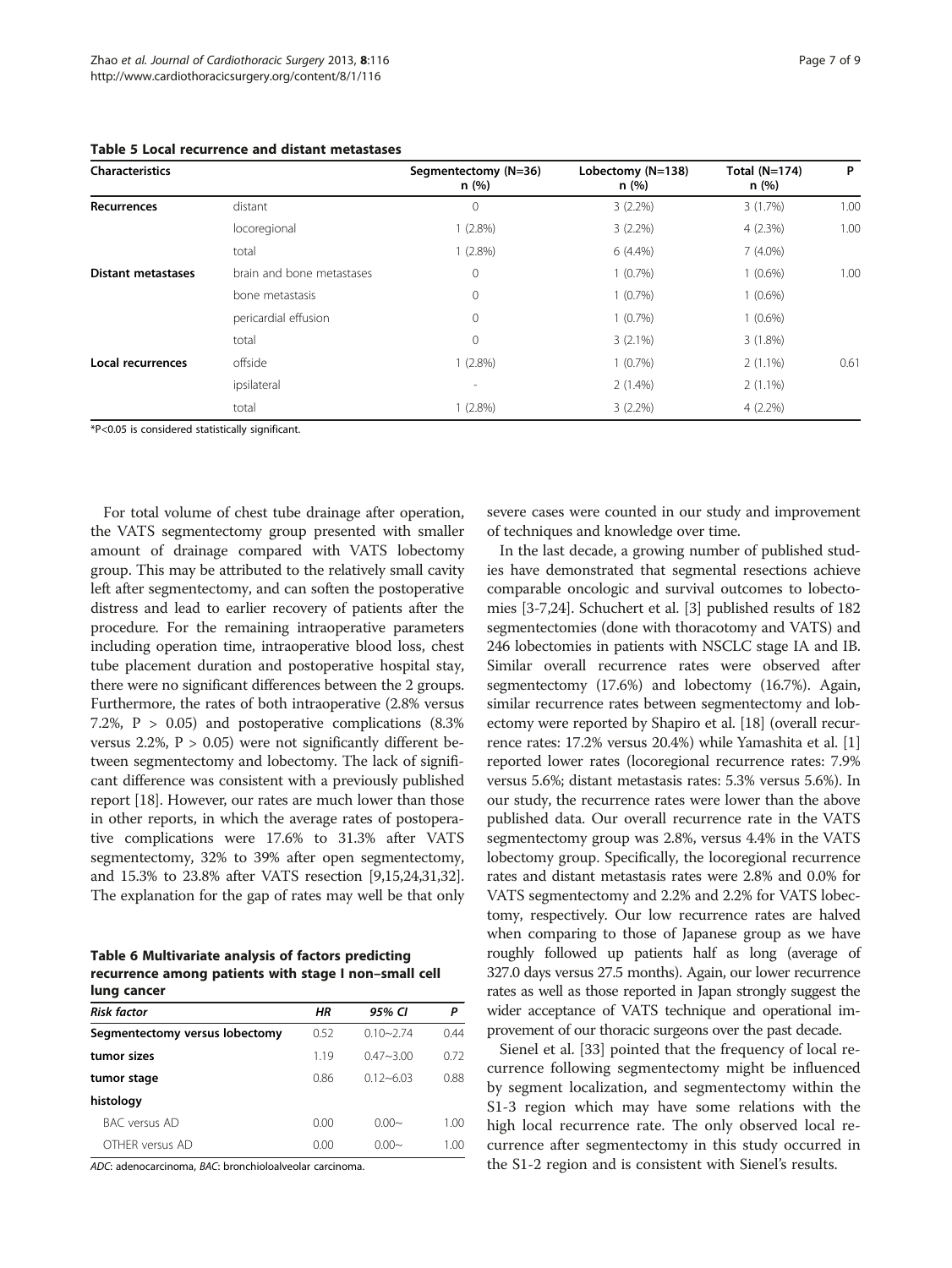<span id="page-7-0"></span>

We found no significant differences of recurrence between the 2 groups in our study, consistent with the previously reports above. In our survival analysis where recurrence free survival time was assessed, results showed that both procedures had the same prognosis potential, and this agrees with the previous published reports [[1,18](#page-8-0)]. The results of this study and the described recent studies suggest that at least for current tumors, which may be smaller and of a different histologic type than in earlier eras, thoracoscopic segmentectomy may be an acceptable operation from an oncologic standpoint. Moreover, as many as 11.5% of patients undergoing surgery for lung cancer have additional primary cancers develop within their lifetimes and thus require additional resection [[34](#page-8-0)]. Limited pulmonary resection allows future resections through the preservation of lung volume.

So far there are few reports about VATS bilateral resection and most of the reported operations were for bilateral lobectomy or bilateral wedge resection [\[35,36\]](#page-8-0) and no data have been reported on bilateral segmentectomy to our knowledge. Among those 3 patients in our study who received multiple segmentectomies, 2 underwent bilateral segmentectomies and bilateral primary lesions were found in both patients. They are free of recurrence and well now. Our successful resection of bilateral segmentectomy has expanded the capability of VATS thoracic surgeons with a new list of resectable segments and no doubt more patients will benefit from the technical advance when lobectomy is not an option due to compromised lung function.

Our results from multivariate Cox regression model analysis were consistent with those from other reports [\[1,18](#page-8-0)]. The two resection procedures as well as histopathologic types were not related to recurrence rates as risk factors. Although contrary to the general acknowledge tumor stage and tumor size were not found to be indicators of recurrence, this may well be because of small number of recurrence observed due to relatively short follow up.

The limitations of this study lie in the retrospective nature of the study where the selection of patients was not random and patient selection bias is likely. As a consequence, the inherent differences in the tumor size and follow-up period between VATS segmentectomy and VATS lobectomy are difficult to address objectively. Relatively short follow up periods and thus small number of recurrences and mortalities may reduce the power to detect difference if any between the two procedures. We plan to continue to closely follow up on these patients.

#### Conclusions

VATS segmentectomy is a safe and equally effective option for selected patients of stage I NSCLC if performed by experienced thoracoscopic surgeons. With experience accumulated, minimally invasive strategies can be applied to more challenging operations, such as bilateral segmentectomy or in patients with compromised lung function where lobectomy is not an option.

#### Abbreviations

NSCLC: Non-small lung cancer; VATS: Video-assisted thoracic surgery; C-VATS: Complete-VATS; TDT: Tumor doubling time; ADC: Adenocarcinoma; BAC: Bronchiolo-alveolar carcinoma; LCSG: Lung cancer study group.

#### Competing interests

The authors declare that they have no competing interests.